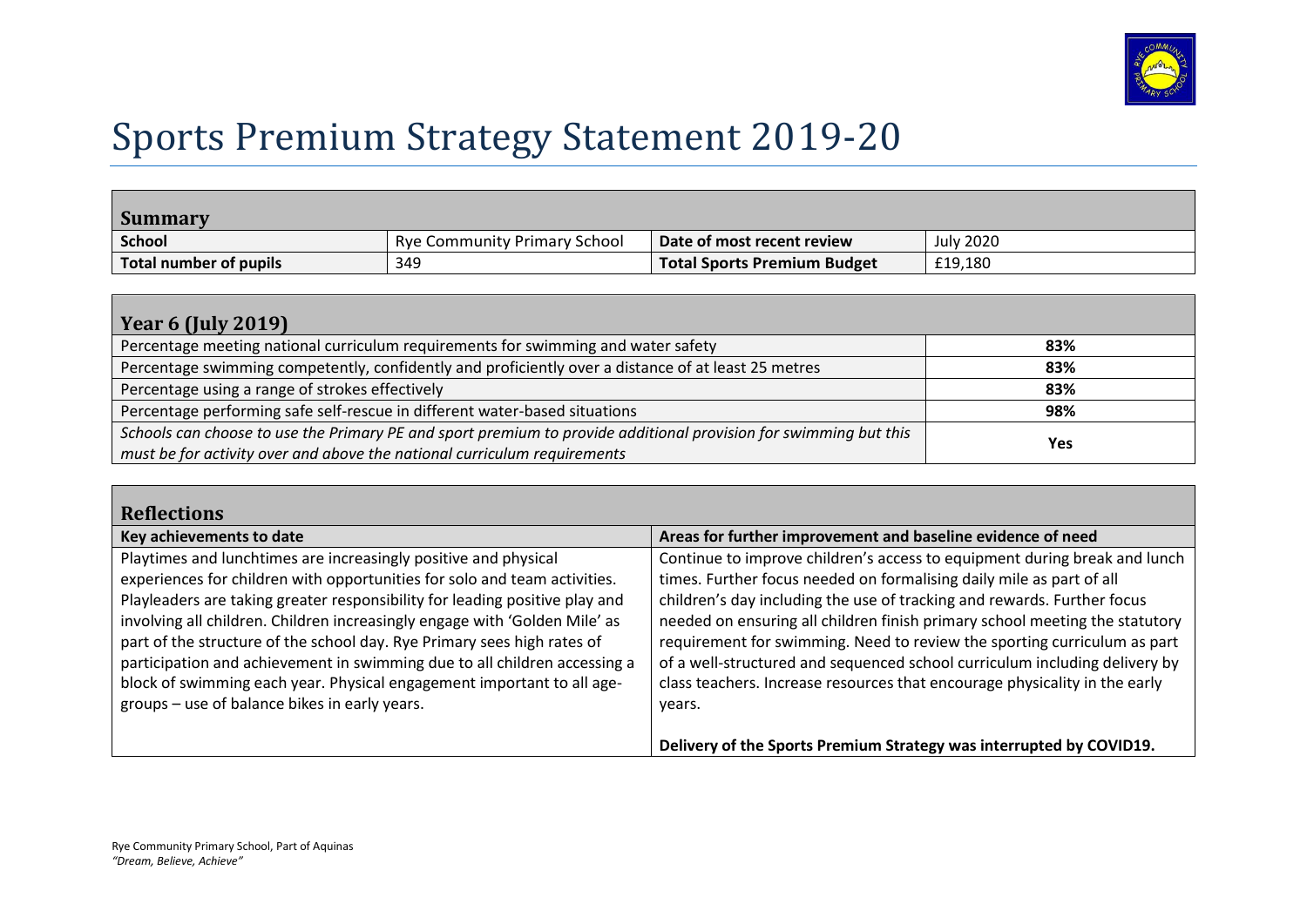

| <b>Action Plan and Budget Tracker</b>                                                                                                                                                                                      |                                                                                                                                                                                                                                             |       |                                                                                                                                                                                                                                                                                                                                                                                                                                             |                                                                                                                                                                                                                     |  |
|----------------------------------------------------------------------------------------------------------------------------------------------------------------------------------------------------------------------------|---------------------------------------------------------------------------------------------------------------------------------------------------------------------------------------------------------------------------------------------|-------|---------------------------------------------------------------------------------------------------------------------------------------------------------------------------------------------------------------------------------------------------------------------------------------------------------------------------------------------------------------------------------------------------------------------------------------------|---------------------------------------------------------------------------------------------------------------------------------------------------------------------------------------------------------------------|--|
| Key indicator 1: The engagement of all pupils in regular physical activity - Chief Medical Officers guidelines<br>recommend that primary school pupils undertake at least 30 minutes of physical activity a day in school. | 8% of total allocation                                                                                                                                                                                                                      |       |                                                                                                                                                                                                                                                                                                                                                                                                                                             |                                                                                                                                                                                                                     |  |
| Intent                                                                                                                                                                                                                     | Implementation<br>Impact                                                                                                                                                                                                                    |       |                                                                                                                                                                                                                                                                                                                                                                                                                                             | Next steps                                                                                                                                                                                                          |  |
| Increase the amount of physical exercise<br>which pupils complete. Increase the<br>level of positive peer interaction during<br>unstructured times of day and when<br>completing physical activities.                      | Allocation of additional<br>funding to buy further<br>equipment for break and<br>lunchtimes. Create a<br>sports champion within<br>school to ensure play<br>leaders are able to<br>facilitate games and<br>activities on the<br>playground. | £500  | Designated areas on playground<br>facilitate enrichment activity. Children<br>access additional equipment.<br>Supervisors drive positive peer<br>interaction and greater physical<br>exercise. Card system introduced to<br>reduce the level of football related<br>conflict. Peer mediation system in place<br>to help pupils develop emotional<br>resilience. Play leader dedicated to<br>developing running stamina during<br>lunchtime. | Review access to equipment during<br>break and lunchtimes. Ensure play<br>leaders have skills to lead and<br>encourage greater involvement in<br>physical exercise. Improve maintenance<br>of the trip-trap course. |  |
| Formalise 'Golden Mile' at start of 2020<br>as a system for increasing the amount of<br>physical exercise. Adapt for winter<br>conditions.                                                                                 | Ensure all children<br>participate in a daily<br>golden mile as part of<br>their physical fitness for                                                                                                                                       | £1000 | Adjustments made for learners who<br>have difficulties e.g. stamina due to<br>medical or complex physical needs.<br>Some use of a system to track the                                                                                                                                                                                                                                                                                       | Revisit 'Golden Mile' initiative and the<br>involvement of all pupils through the<br>use of a tracker and competitive<br>element. Focus on children who need                                                        |  |
|                                                                                                                                                                                                                            | learning.                                                                                                                                                                                                                                   |       | progress of children who can run for the<br>allocated time leading to rewards.                                                                                                                                                                                                                                                                                                                                                              | to develop their running stamina as<br>identified within the Golden mile data.                                                                                                                                      |  |

| Key indicator 2: The profile of physical education, school sport and physical activity (PESSPA) being raised across<br>the school as a tool for whole school improvement. | 33% of total allocation     |        |                                            |                                        |
|---------------------------------------------------------------------------------------------------------------------------------------------------------------------------|-----------------------------|--------|--------------------------------------------|----------------------------------------|
| Intent                                                                                                                                                                    | Implementation              |        | Impact                                     | <b>Next steps</b>                      |
| Increase the % of learners working at                                                                                                                                     | <b>Employ specialist PE</b> | £12330 | All children have access to high-quality   | Review use of PE coach and delivery of |
| expected or above within PE for KS1 and                                                                                                                                   | coach through 'Premier      |        | physical activity and sport through        | the sport curriculum. Ensure physical  |
| KS2.                                                                                                                                                                      | Sports' to deliver at least |        | specialist coach. Physical activity an     | activity delivers national curriculum  |
|                                                                                                                                                                           | one high-level PE session   |        | important thread in the life of the school | requirements and outcomes are          |
|                                                                                                                                                                           | per week to all children.   |        | including wrap-around provision.           | effectively tracked.                   |